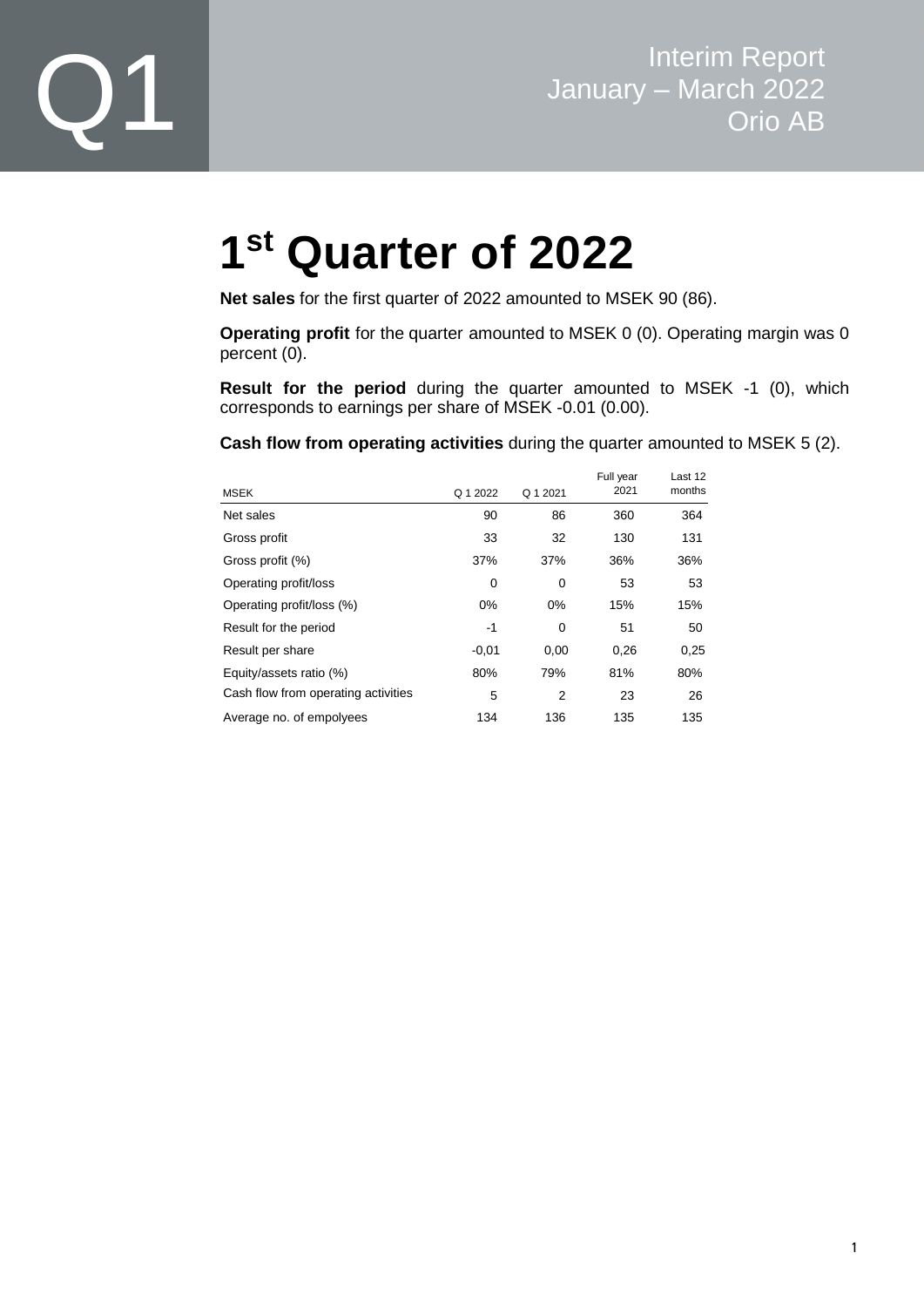#### A WORD FROM THE CEO

#### **Orio begins 2022 with continued good profitability in the Parts business and good growth for Orio Logistics**

Net sales for the first quarter of 2022 increased by 5 percent compared with the previous year from MSEK 86 to MSEK 90, thanks to good sales in both business areas. The Group also delivered an operating profit on a par with the same period last year, despite major cost challenges, primarily with regard to transport and energy costs. Cash flow from operating activities improved in the quarter by MSEK 3 compared with the first quarter of 2021.

Thanks to good sales with retained margins, improved profitability was delivered in the Parts business area during the quarter. Good cost control together with strategic price adjustments and a number of successful efficiency initiatives contributed to profitability.

The good growth for Orio Logistics continued in line with previous years into the first quarter. The business area grew for external customers by 44 percent in the quarter. Growth was generated from both the development of existing customers and new contracted customers.

Orio's joint venture Nyköpings Logistikpark AB continues on the paved path with land preparation and preparatory development work in parallel with talks with potential future logistics tenants.

### **Market trends and results**

Net sales for the first quarter of 2022 amounted to MSEK 90.

Gross profit increased by MSEK 1 during the first quarter of 2022 compared with the corresponding quarter last year and amounted to MSEK 33. The gross margin during the quarter was 37 percent, which is unchanged compared with the corresponding quarter in 2021.

For the first quarter of 2022, Orio reports an operating result of MSEK 0 and a net result of MSEK -1. Cash flow from operations for the quarter was MSEK 5 and the equity ratio per 31 March 2022 was 80 percent.

### **The business and our strategy**

The Group's strategy within the Parts business area is to maintain the global customer base of workshops and distributors that focus on Saab cars by ensuring a relevant product range of Saab original parts and aftermarket alternatives with associated services. Within the Logistics business area, the strategy is to provide logistics services through innovative solutions that strengthen our customers' competitiveness and profitability.

Nyköping, 20 April 2022

Gustaf Ljunggren CEO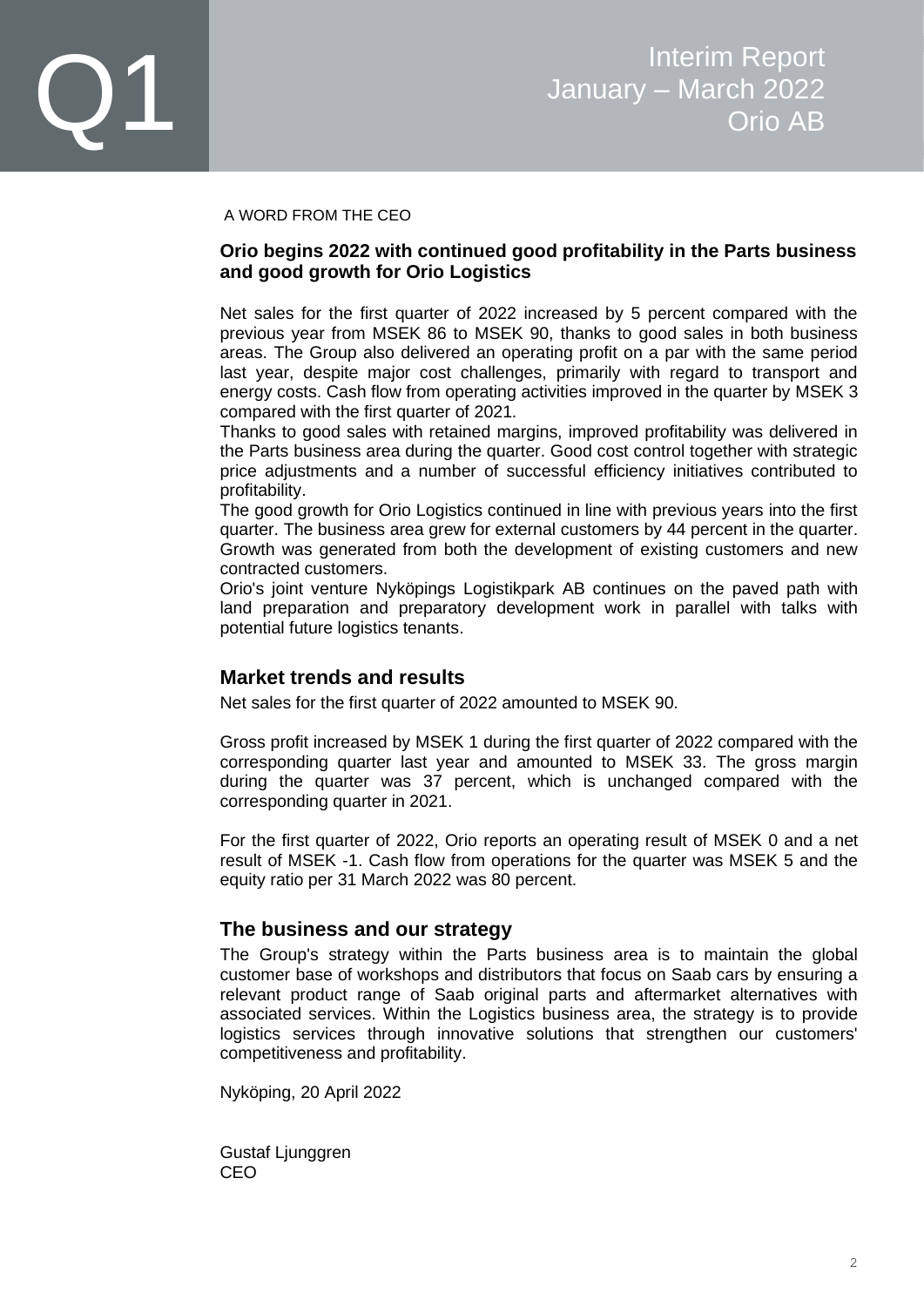

### **Financial development**

### **Net sales**



#### *January – March 2022*

The Group's net sales for the first quarter of 2022 amounted to MSEK 90 (86), which is an increase by 5 percent compared with the corresponding quarter of the previous year. The Group's net sales are exposed to effects from exchange rate changes for foreign currencies, primarily the American Dollar and the British Pound, in relation to the Swedish Krona. At unchanged foreign currency exchange rates, compared with the corresponding period last year, the Group would have reported unchanged net sales of MSEK 86.

Revenues from external customers disaggregate into the following main categories.

#### **MSEK**

| ـ<br>ı |  |
|--------|--|

| Spare parts              | Q 1 2022 | Q 1 2021 |        | Change % Full year 2021 | Last 12<br>months |
|--------------------------|----------|----------|--------|-------------------------|-------------------|
| Nordic countries         | 18       | 20       | $-10%$ | 80                      | 78                |
| America                  | 19       | 20       | $-5%$  | 88                      | 87                |
| <b>Great Britain</b>     | 9        | 8        | 13%    | 31                      | 32                |
| Germany                  | 9        | 9        | 0%     | 40                      | 40                |
| Other markets            | 17       | 15       | 13%    | 57                      | 59                |
| <b>Total Spare parts</b> | 72       | 72       | 0%     | 296                     | 296               |
| <b>Services</b>          | 5        | 5        | 0%     | 21                      | 21                |
| <b>Total Parts</b>       | 77       | 77       | 0%     | 317                     | 317               |
| Logistics                | 13       | 9        | 44%    | 43                      | 47                |
| <b>Total net sales</b>   | 90       | 86       | 5%     | 360                     | 364               |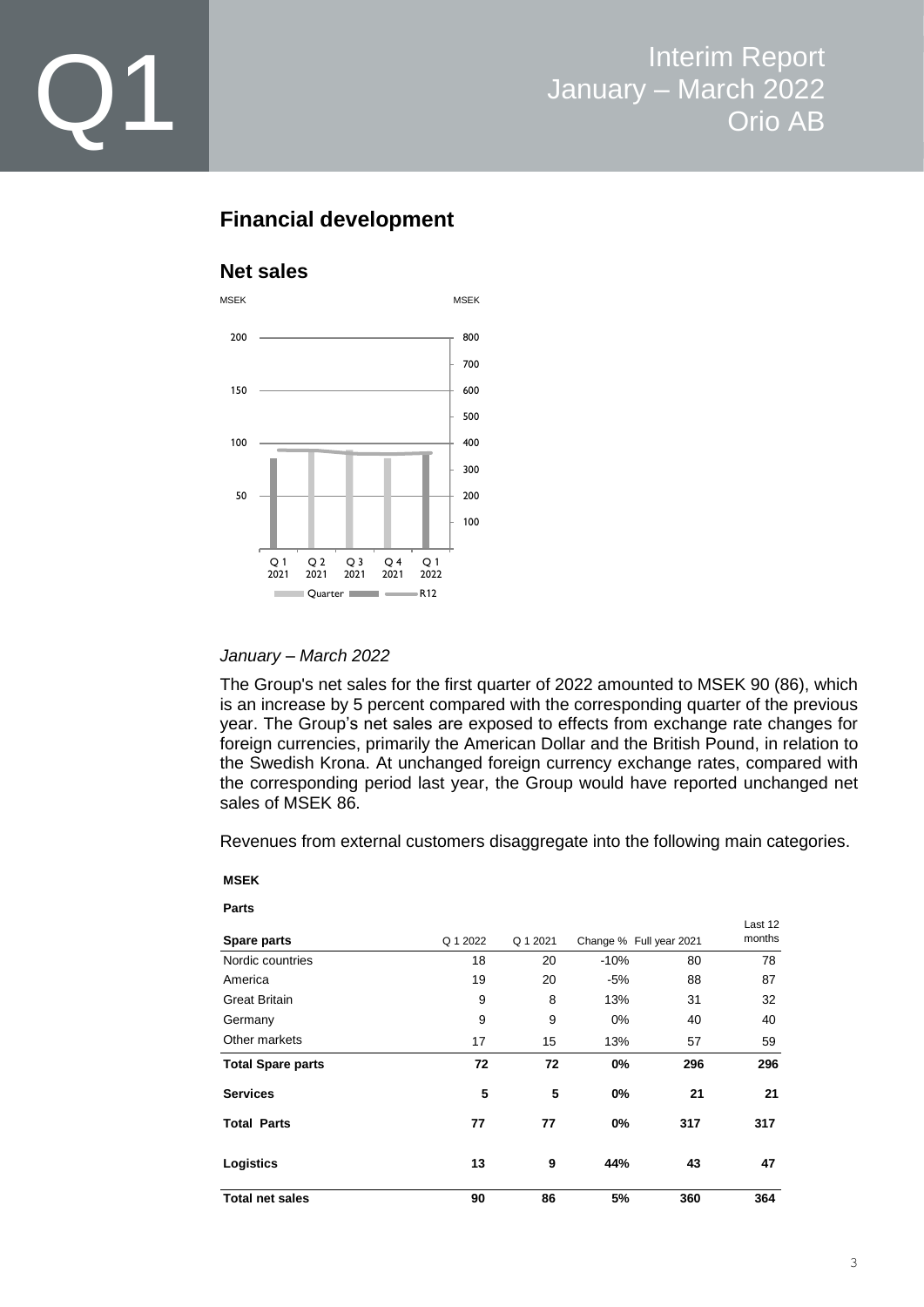### **Gross profit**



*January – March 2022*

The Group's gross profit for the first quarter of 2022 amounted to MSEK 33 (32), an increase by 3 percent compared with the corresponding quarter of the previous year. Gross margin for the quarter was 37 percent (37).

### **Operating profit/loss**



*January – March 2022*

The Group's operating profit for the first quarter of 2022 amounted to MSEK 0 (0). The operating margin for the quarter was 0 percent (0).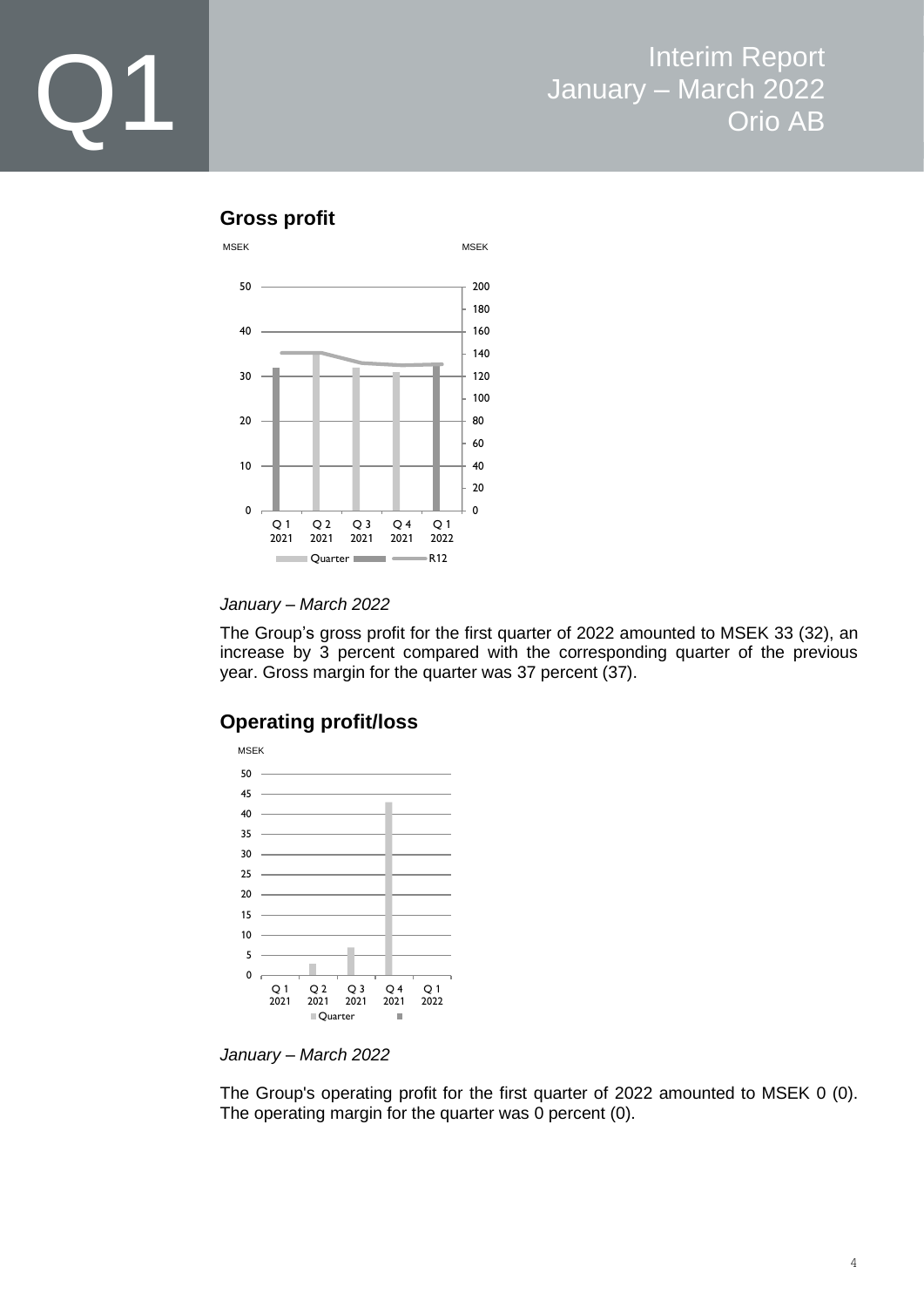### **Result for period**

#### *January – March 2022*

The Group's financial items for the first quarter of 2022 amounted to MSEK -1 (1).

The Group's income tax for the quarter was MSEK 0 (-1).

The Group's result for the first quarter of 2022 amounted to MSEK -1 (0), which corresponds to earnings per share of MSEK -0.01 (0.00).

### **Cash flow and investments**

The Group's cash flow from operating activities for the period January – March 2022 amounted to MSEK 5 (2).

The Group's cash flow from investing activities for the period January – March 2022 amounted to MSEK 0 (-1).

The Group's cash flow from financing activities for the period January – March 2022 amounted to MSEK -1 (-1).

The Group's cash flow for the period January – March 2022 amounted to MSEK 4 (0).

### **Financial Position**

Liquid assets on March 31, 2022, amounted to MSEK 144 (2021-12-31: 140) in the Group.

The equity ratio in the Group on March 31, 2022 was 80 percent (2021-12-31: 81).

### **Personnel**

The average number of employees in the Group during the period January – March 2022 amounted to 134 (136).

### **Segment information**

| <b>MSEK</b>         | Q1 2022 | Q1 2021 | Change % | Full year 2021 | Last 12 months |
|---------------------|---------|---------|----------|----------------|----------------|
| <b>Net sales</b>    |         |         |          |                |                |
| Parts               | 77      | 77      |          | 317            | 346            |
| Logistics           | 20      | 16      |          | 74             | 65             |
| Central/elim        | $-7$    | $-7$    |          | $-31$          | $-35$          |
| <b>Net sales</b>    | 90      | 86      | 5%       | 360            | 375            |
|                     |         |         |          |                |                |
| <b>Gross profit</b> |         |         |          |                |                |
| Parts               | 24      | 24      |          | 95             | 104            |
| Logistics           | 9       | 8       |          | 35             | 37             |
| Central/elim        |         |         |          |                |                |
| <b>Gross profit</b> | 33      | 32      | 3%       | 130            | 140            |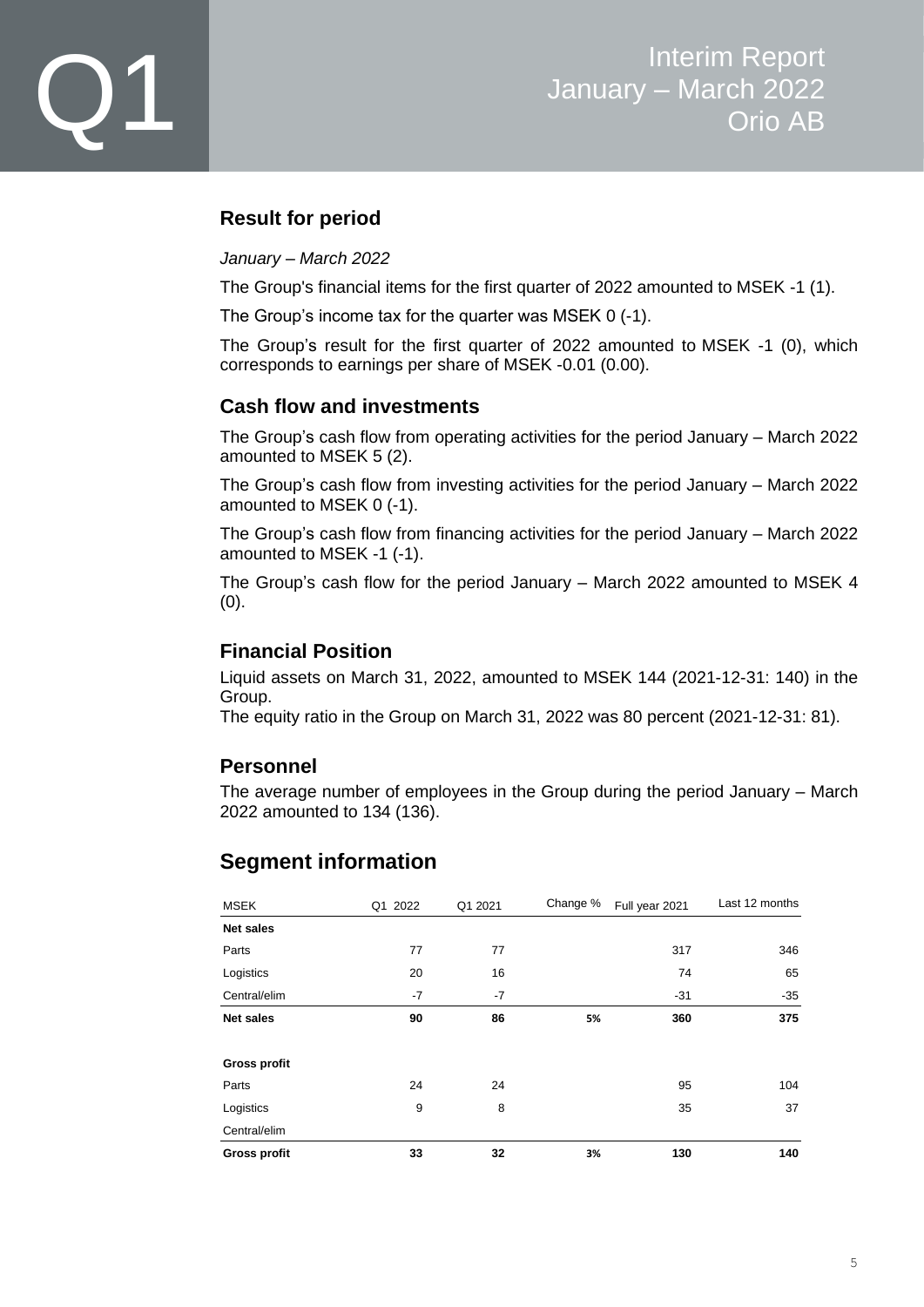### **Parent company**

The Parent company's net sales for the period January – March 2022 amounted to MSEK 73 (70). The gross result for the period amounted to MSEK 25 (23) and the gross margin was 34 percent (33).

The Parent company's operating profit for the period January – March 2022 amounted to MSEK -2 (-2), and the profit margin was -3 percent (-3).

The Parent company's profit for the period January – March 2022 amounted to MSEK -3 (-1) and cash flow for the period was MSEK 2 (-4).

At 31 March 2022, liquid assets in the Parent company were MSEK 126 (2021-12-31: 124) and equity ratio was 83 percent (2021-12-31:84).

The average number of employees in the Parent during the period January – March 2022 was 113 (116).

### **Other significant information**

### *Events during the quarter*

No significant events occurred during the quarter.

### *Events after the end of the quarter*

No significant events have occurred after the end of the quarter.

### *Significant Risks and Factors of Uncertainty*

Detailed information about the Group's risks, uncertainties and other factors can be read in Orio's annual report for 2021.

Management and the Board are constantly evaluating the effects of Russia's invasion of Ukraine and the ongoing hostilities. The assessment so far is that the company has been only marginally affected directly by the ongoing conflict. On the other hand, there is a clear increase in the cost level in various areas, e.g. for freight. The company will continue to follow the development from a revenue, cost and risk perspective in order to be able to handle financial and operational effects.

Other than that, there have not been any significant changes in the Group's risks, uncertainties and other factors during the period January – March 2022.

### *Financial objectives and outlook*

The group's long-term financial goals are to achieve a profitability of 4.5% in both the logistics business and the Saab business. Logistics also has a target of 85% occupancy in our facilities.

### *Transactions with related parties*

Transactions with related parties are stated in Note 29 of Orio's annual report for 2021. No significant changes have occurred in relationships or transactions with related parties compared with those described in the annual report for 2021.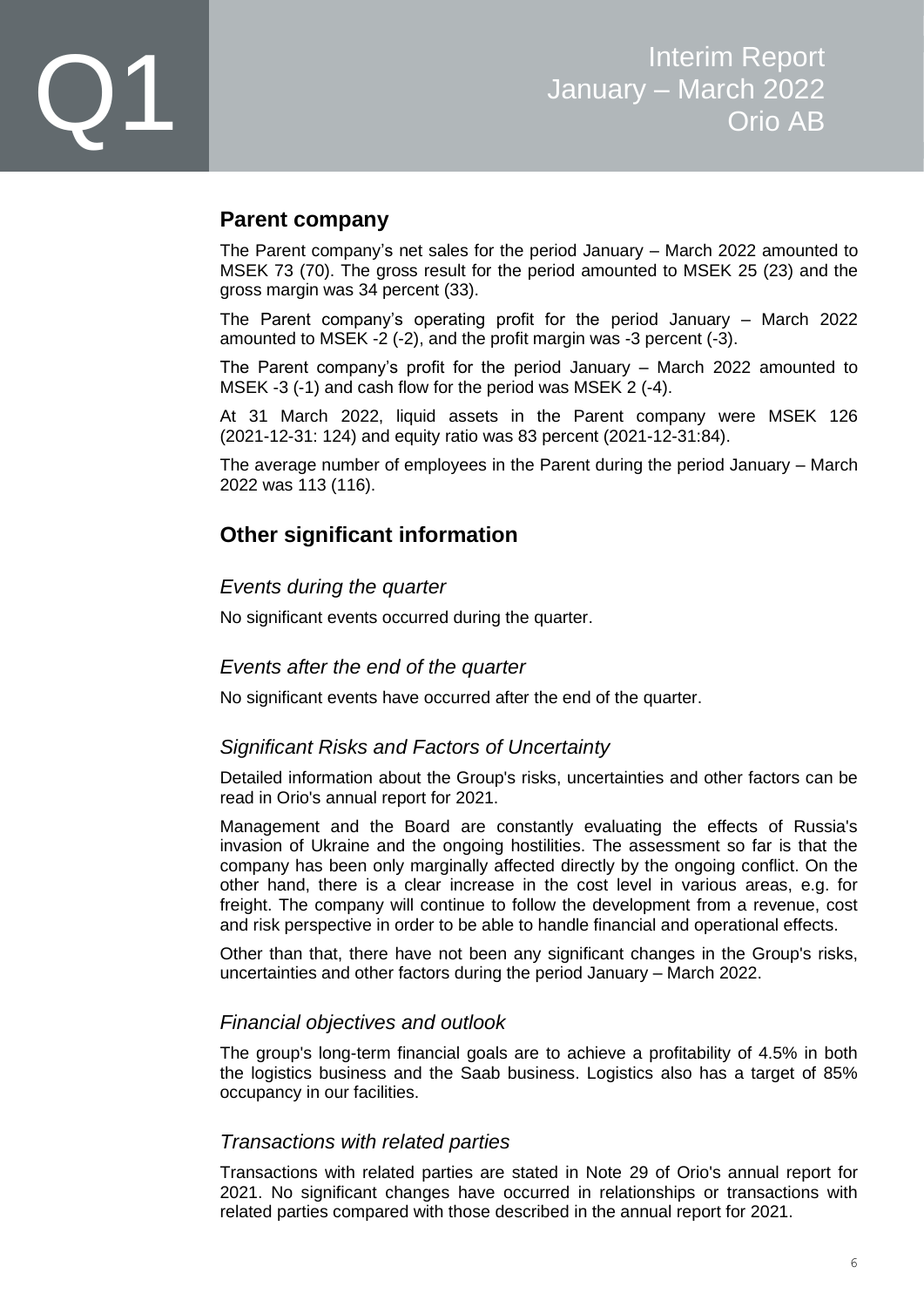#### *Annual General Meeting*

Annual General Meeting in Orio AB will be held in Nyköping 21 April 2022. The Board of Directors has proposed to the AGM that no dividend is resolved for the fiscal year 2021.

*Upcoming financial information* Interim report January – June 2022: 12 August 2022

Interim report January – September 2022: 29 October 2022 Year-end report January – December 2022: 15 February 2023 Annual report 2022: 31 March 2023

If you have any questions regarding Orio's interim report, please contact: Gustaf Ljunggren, CEO, Tel. +46 709 73 73 66

The Board of Directors and the CEO hereby confirm that this interim report provides a true and fair overview of the Parent Company's and the Group's operations, their financial position and performance, and describes material risks and uncertainties facing the Parent Company and other companies in the Group.

Nyköping, 20 April 2022 Orio AB (556602-9277)

\_\_\_\_\_\_\_\_\_\_\_\_\_\_\_\_\_\_\_\_

Gustaf Ljunggren CEO

The interim report has been signed by the CEO upon the authorization by the Board of Directors.

The interim report has not been subject to review by the company's auditor.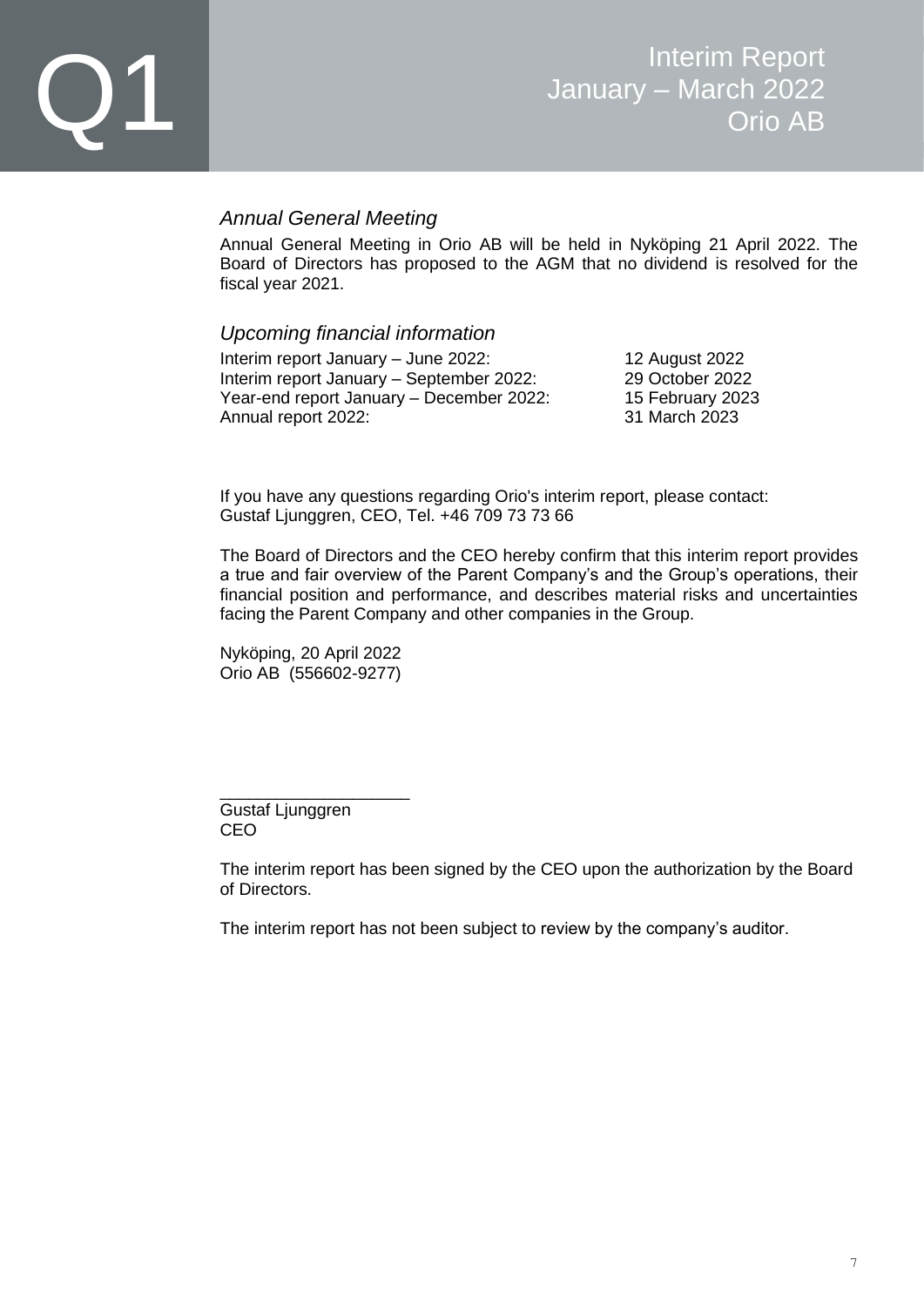### Group's statement of comprehensive income

| <b>MSEK</b>                                                   | Q 1 2022                     | Q 1 2021 | Full year<br>2021 | Last 12<br>months |
|---------------------------------------------------------------|------------------------------|----------|-------------------|-------------------|
| Net sales                                                     | 90                           | 86       | 360               | 364               |
| Cost of goods sold                                            | $-57$                        | -54      | $-230$            | $-233$            |
| <b>Gross profit</b>                                           | 33                           | 32       | 130               | 131               |
| Sales costs                                                   | $-23$                        | -24      | -88               | -87               |
| Administration costs                                          | $-11$                        | -9       | -36               | -38               |
| Other operating income and expenses                           | 1                            | 1        | 1                 | 1                 |
| Items affecting comparability                                 | $\qquad \qquad \blacksquare$ |          | 46                | 46                |
| <b>Operating profit/loss</b>                                  | $\mathbf{0}$                 | 0        | 53                | 53                |
| <b>Financial items</b>                                        | $-1$                         | 1        | 1                 | -1                |
| <b>Result after financial items</b>                           | $-1$                         | 1        | 54                | 52                |
| Income tax expense                                            | -0                           | $-1$     | $-3$              | $-2$              |
| <b>Result for the period</b>                                  | $-1$                         | 0        | 51                | 50                |
| Other comprehensive income                                    |                              |          |                   |                   |
| Items that may be reclassified subsequently to profit or loss |                              |          |                   |                   |
| Currency exchange rate difference for the year                | 1                            | 3        | 5                 | 3                 |
| Other comprehensive income for the period                     | 1                            | 3        | 5                 | 3                 |
| Total comprehensive income for the period                     | 0                            | 3        | 56                | 3                 |
| Result for the year relates to:                               |                              |          |                   |                   |
| Parent company shareholders                                   | 0                            | 3        | 56                | 53                |
| <b>Total result related to Parent shareholders</b>            | 0                            | 3        | 56                | 53                |
| Result per share based on net profit attributable to          |                              |          |                   |                   |
| parent company shareholders during the year:                  | $-0.01$                      | 0.00     | 0.26              | 0,25              |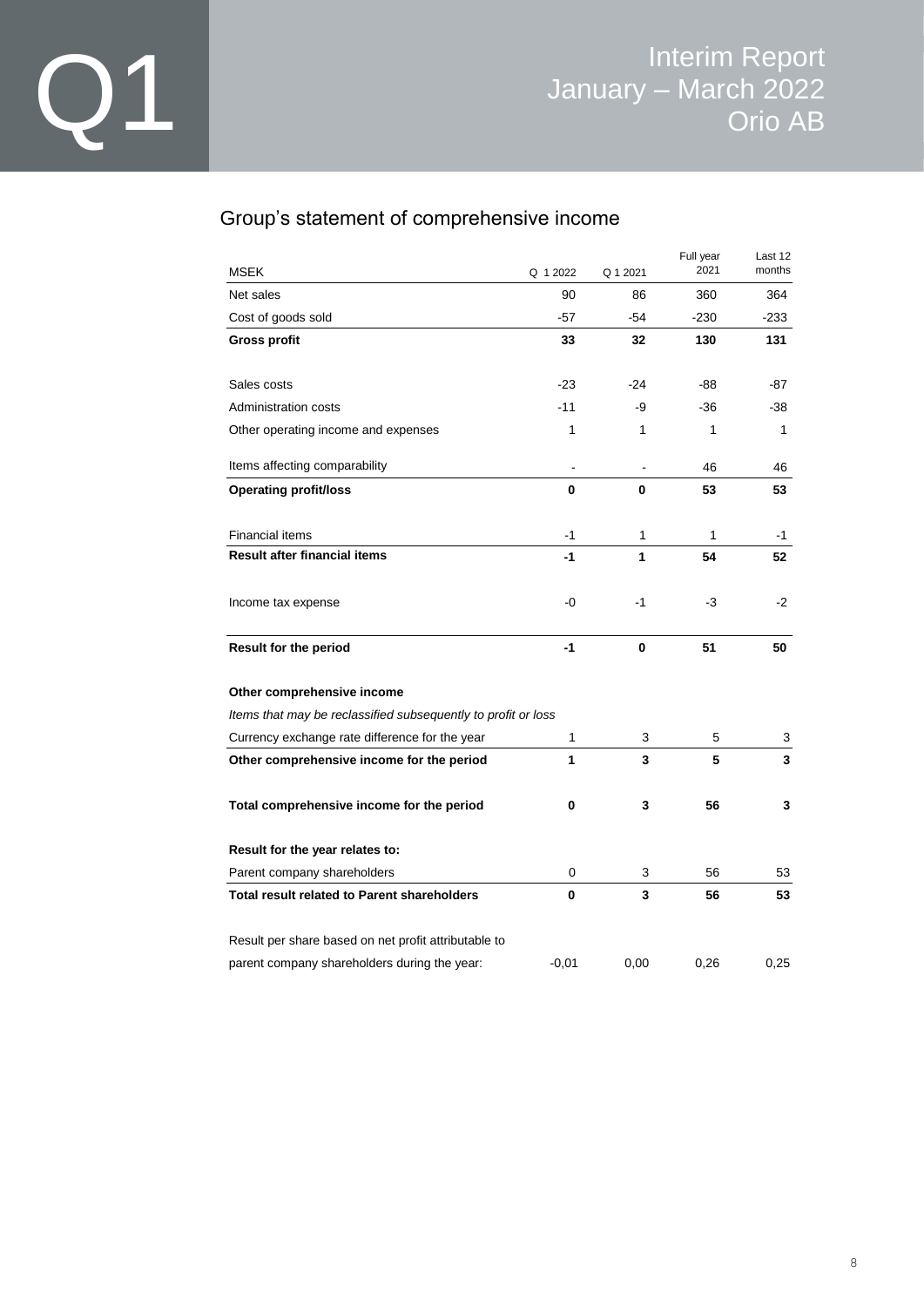### Group's balance sheet

| <b>MSEK</b>                        | Note           | 2022-03-31 | 2021-03-31 | 2021-12-31 |
|------------------------------------|----------------|------------|------------|------------|
| <b>ASSETS</b>                      |                |            |            |            |
| Intangible non-current assets      |                | 8          | 12         | 9          |
| Tangible non-current assets        |                | 39         | 38         | 40         |
| Investments in associates          |                | 4          |            | 4          |
| Deferred tax receivables           |                | 24         | 27         | 25         |
| Other non-current receivables      |                | 0          | 1          | 0          |
| <b>Total non-current assets</b>    |                | 75         | 78         | 78         |
|                                    |                |            |            |            |
| Inventories                        |                | 108        | 121        | 106        |
| Accounts receivable                |                | 34         | 34         | 30         |
| Current tax receivables            |                | 0          | 3          | 0          |
| Other current receivables          |                | 54         | 2          | 57         |
| Prepaid expense and accrued income |                | 14         | 7          | 14         |
| Cash and bank                      | $\overline{2}$ | 144        | 124        | 140        |
| <b>Total current assets</b>        |                | 354        | 291        | 347        |
| <b>TOTAL ASSETS</b>                |                | 429        | 369        | 425        |
| <b>EQUITY AND LIABILITIES</b>      |                |            |            |            |
| Equity                             |                | 344        | 291        | 344        |
| Deferred Tax Liabilities           |                | 0          | 0          | 0          |
| Provisions                         |                | 4          | 7          | 4          |
| Non-current liabilities            |                | 11         | 10         | 11         |
| Accounts payable                   |                | 30         | 21         | 24         |
| <b>Current tax liabilities</b>     |                | 0          | 0          | 0          |
| Other current liabilities          |                | 9          | 6          | 9          |
| Accrued expence and prepaid income |                | 31         | 34         | 33         |
| TOTAL EQUITY AND LIABILITIES       |                | 429        | 369        | 425        |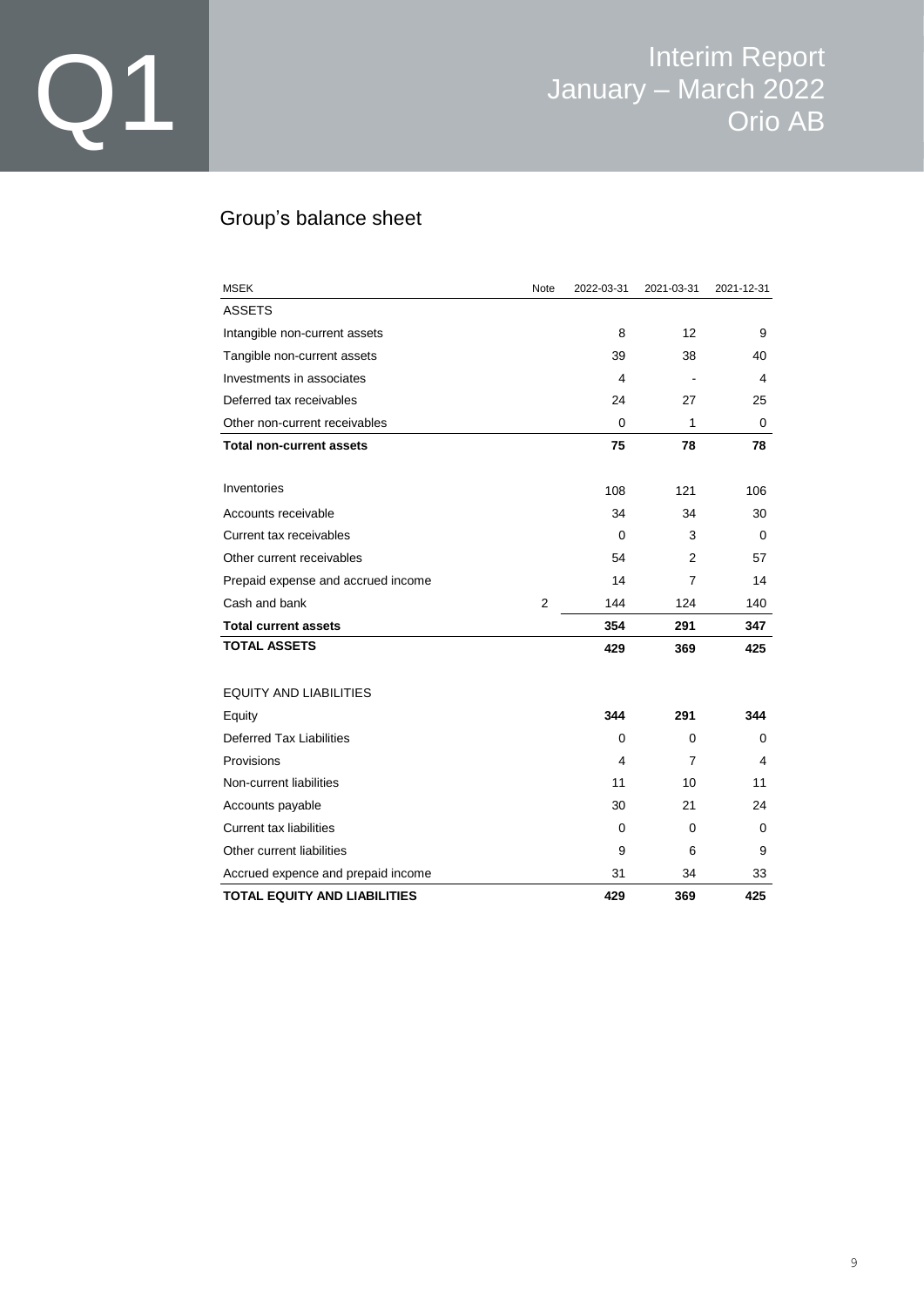### Group's report on changes in equity

|                                   |         |                       |                          |          | Total equity<br>attributable<br>to the |
|-----------------------------------|---------|-----------------------|--------------------------|----------|----------------------------------------|
|                                   | Share   | Additional<br>paid in |                          | Retaind  | shareholder<br>of parent               |
| <b>MSEK</b>                       | capital | capital               | Reserves                 | earnings | company                                |
| Balance at 01-01-2021             | 0,2     |                       | 4,3                      | 283,5    | 288,0                                  |
| Result for the period             |         |                       |                          | 0,3      | 0,3                                    |
| Other comprehensive income        |         |                       | 3,0                      |          | 3,0                                    |
| <b>Total comprehensive income</b> |         |                       | 3,0                      | 0,3      | 3,3                                    |
| Dividend to shareholder           |         |                       | $\overline{\phantom{0}}$ |          |                                        |
| <b>Balance at 31-03-2021</b>      | 0,2     |                       | 7,3                      | 283,8    | 291,3                                  |
| Balance at 01-01-2021             | 0,2     |                       | 4,3                      | 283,5    | 288,0                                  |
| Result for the period             |         |                       |                          | 51,1     | 51,1                                   |
| Other comprehensive income        |         |                       | 4,5                      |          | 4,5                                    |
| <b>Total comprehensive income</b> |         |                       | 4,5                      | 51,1     | 55,6                                   |
| Dividend to shareholder           |         |                       |                          |          |                                        |
| <b>Balance at 31-12-2021</b>      | 0,2     |                       | 8,8                      | 334,6    | 343,6                                  |
| Balance at 01-01-2022             | 0,2     |                       | 8,8                      | 334,6    | 343,6                                  |
| Result for the period             |         |                       |                          | $-1,4$   | $-1,4$                                 |
| Other comprehensive income        |         |                       | 1,4                      |          | 1,4                                    |
| <b>Total comprehensive income</b> |         |                       | 1,4                      | $-1,4$   | $-0,0$                                 |
| Dividend to shareholder           |         |                       |                          |          |                                        |
| <b>Balance at 31-03-2022</b>      | 0,2     |                       | 10,2                     | 333,2    | 343,6                                  |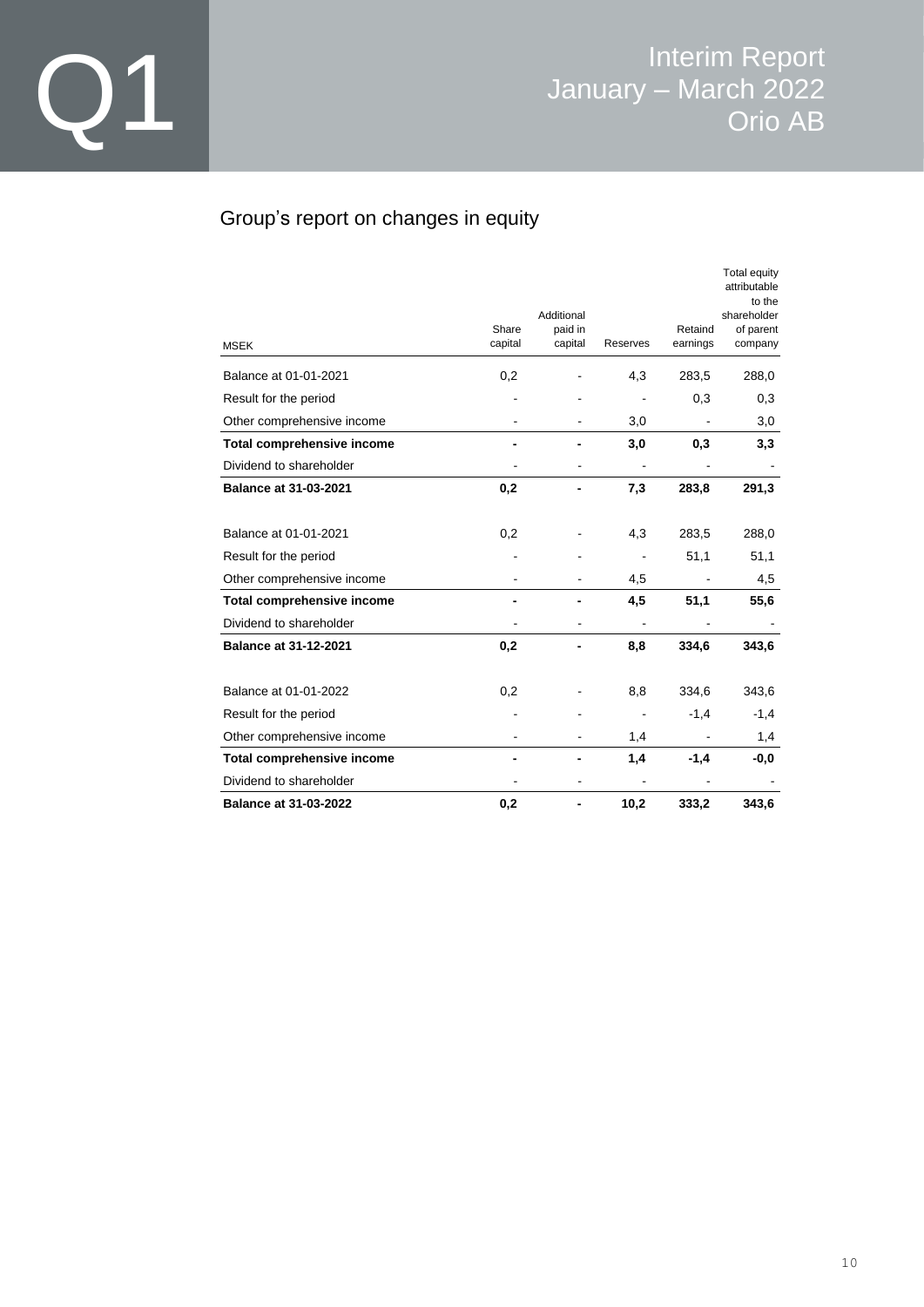### Group's statement on cash flows

| <b>MSEK</b>                                                                             | Q 1 2022 | Q 1 2021       | Full year<br>2021 |
|-----------------------------------------------------------------------------------------|----------|----------------|-------------------|
| <b>OPERATING ACTIVITIES</b>                                                             |          |                |                   |
| Result after financial items                                                            | $-1$     | 1              | 54                |
| Non-cash items, etc.                                                                    | 3        | 1              | $-43$             |
| Change in provisions                                                                    | 0        | -1             | -3                |
| Income tax paid                                                                         | 0        | -1             | 2                 |
| Cash flow from operating activities before change in<br>working capital                 | 2        | 0              | 10                |
| Change in inventories                                                                   | -1       | 7              | 26                |
| Change in current receivables                                                           | 0        | -9             | -16               |
| Change in current liabilities                                                           | 4        | 4              | 3                 |
| Cash flow from operating activities                                                     | 5        | $\overline{2}$ | 23                |
| <b>INVESTING ACTIVITIES</b>                                                             |          |                |                   |
| Acquisitions of intangible non-current assets                                           | 0        | $-1$           | 0                 |
| Investments in tangible non-current assets                                              | 0        | 0              | -2                |
| Change in other non-current receivables and investments                                 |          | 0              | -3                |
| <b>Cash flow from investment activities</b>                                             | 0        | $-1$           | -5                |
| <b>FINANCING ACTIVITIES</b>                                                             |          |                |                   |
| Payments comprising amortizations of borrowings related to<br>financial lease contracts | $-1$     | -1             | -3                |
| Cash flow from financing activities                                                     | $-1$     | $-1$           | -3                |
| CASH FLOW FOR THE PERIOD                                                                | 4        | 0              | 15                |
| Liquid assets at beginning of the period                                                | 140      | 122            | 122               |
| Currency exchange effect in liquid assets                                               | 0        | 2              | 3                 |
| Liquid assets at end of period                                                          | 144      | 124            | 140               |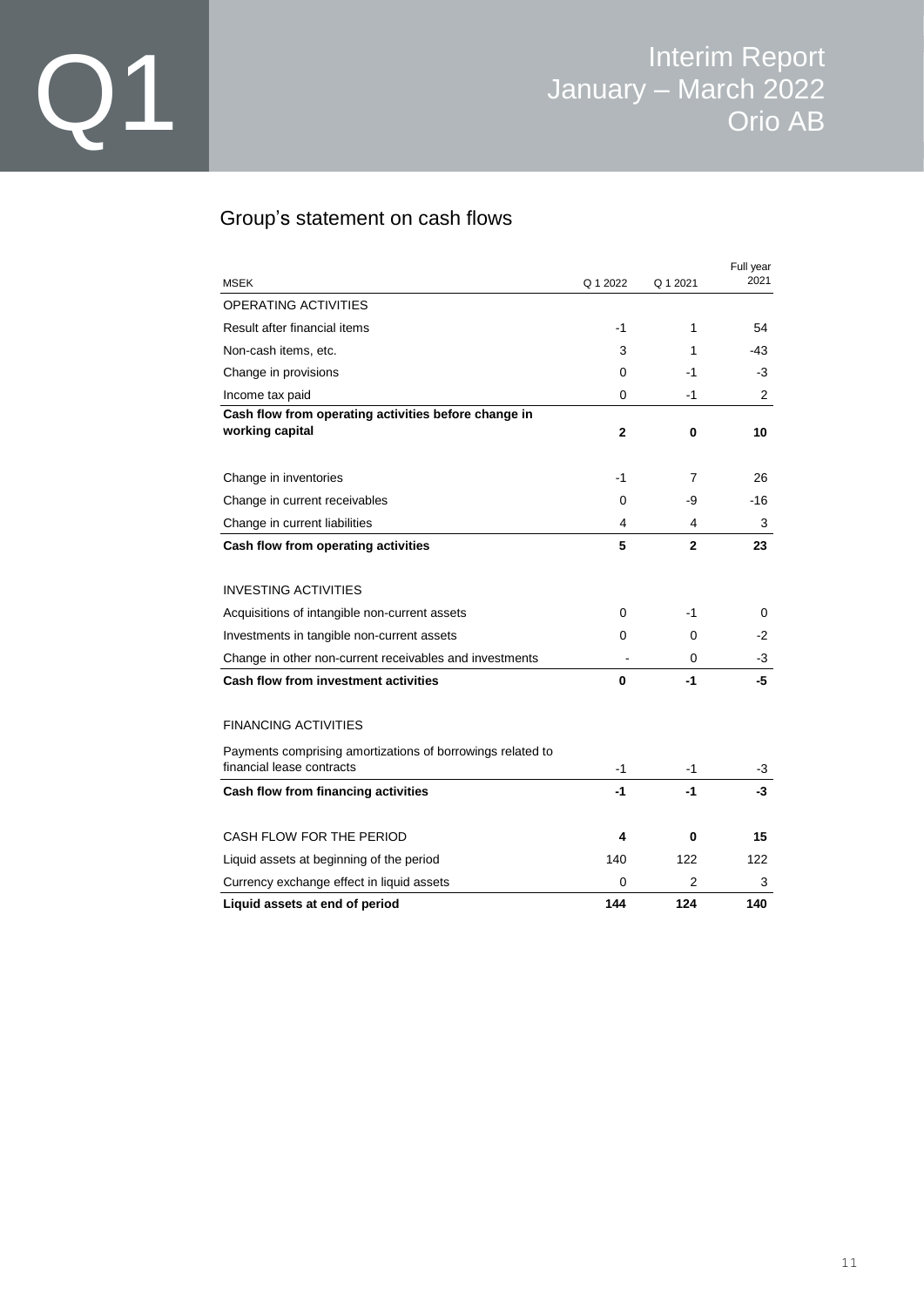### Group key ratios

| <b>MSEK</b>                            | Q 1 2022       | Q 1 2021 | Full year<br>2021 | Last 12<br>months |
|----------------------------------------|----------------|----------|-------------------|-------------------|
| Gross profit (%)                       | 37%            | 37%      | 36%               | 36%               |
| Operating profit/loss (%)              | $0\%$          | $0\%$    | 15%               | 15%               |
| EBITDA (MSEK)                          | $\overline{2}$ | 2        | 61                | 61                |
| Equity                                 | 344            | 291      | 344               | 344               |
| Return on equity (%)                   |                |          | 16%               | 16%               |
| Return on average capital employed (%) |                |          | 17%               | 16%               |
| Equity/assets ratio (%)                | 80%            | 79%      | 81%               | 80%               |
| Cash flow from operating activities    | 5              | 2        | 23                | 26                |
| Rate of inventory turnover (times)     |                |          | 1.98              | 2.03              |

#### **Definitions**

| Gross margin (%)<br>Operating margin (%)<br><b>EBITDA</b>      | Gross profit/loss as a percentage of net sales<br>Operating profit/loss as a percentage of net sales<br>Operating profit/loss before financial income and expense,<br>taxes, write-offs and any write-downs of tangible and<br>intangible fixed assets |
|----------------------------------------------------------------|--------------------------------------------------------------------------------------------------------------------------------------------------------------------------------------------------------------------------------------------------------|
| Return on equity (%)                                           | Profit/loss after tax as a percentage of average adjusted equity                                                                                                                                                                                       |
| Average adjusted equity                                        | Average reported shareholders' equity plus untaxed reserves<br>after deduction for deferred tax at the current rate of tax.                                                                                                                            |
| Return on average capital employed<br>(%)                      | Profit/loss after financial items plus financial expenses as a<br>percentage of the average capital employed<br>Total assets less non-interest bearing liabilities and non-                                                                            |
| Capital employed                                               | interest bearing provisions, including deferred tax liabilities                                                                                                                                                                                        |
| Equity/assets ratio (%)<br>Cash flow from operating activities | Adjusted equity as a percentage of total assets<br>Result after financial items, adjusted for non cash flow items,<br>changes in provisions, income taxes paid, and changes in<br>working capital                                                      |
| Inventory turnover rate (times)                                | Cost of sold inventory divided by average inventory                                                                                                                                                                                                    |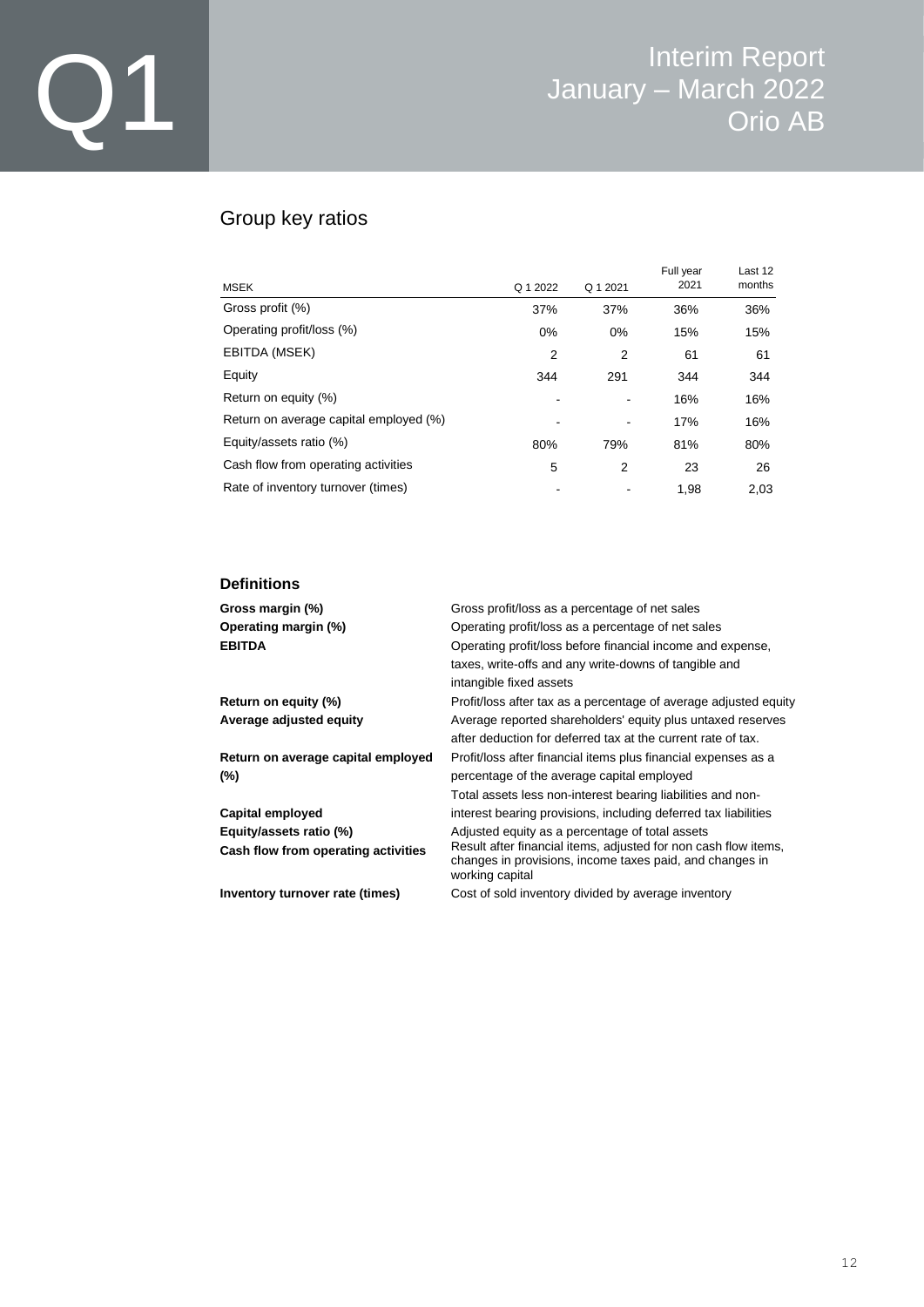### Reconciliation of Group key ratios

### **Return on equity (%)**

| <b>MSEK</b>             | 1 2022<br>$\Omega$       | Q 1 2021 | Full year<br>2021 | Last 12<br>months |
|-------------------------|--------------------------|----------|-------------------|-------------------|
| Profit/loss after tax   | -1                       | 0        | 51                | 50                |
| Opening equity          | 344                      | 288      | 288               | 291               |
| Closing equity          | 344                      | 291      | 344               | 344               |
| Agerage equity          | 344                      | 290      | 316               | 318               |
| <b>Return on equity</b> | $\overline{\phantom{0}}$ | -        | 16%               | 16%               |

### **Return on capital employed (%)**

| <b>MSEK</b>                                 | Q 1 2022 | Q 1 2021       | Full year<br>2021 | Last 12<br>months |
|---------------------------------------------|----------|----------------|-------------------|-------------------|
| Profit/loss after financial items           | -1       | 1              | 54                | 52                |
| <b>Financial items</b>                      | -1       | 1              | 1                 | $-1$              |
| Opening total assets                        | 425      | 363            | 363               | 369               |
| Opening provisions                          | 4        | 8              | 8                 | 7                 |
| Opening accounts payable and other payables | 73       | 63             | 63                | 68                |
| Closing total assets                        | 429      | 369            | 425               | 429               |
| Closing provisions                          | 4        | $\overline{7}$ | 4                 | 4                 |
| Closing accounts payable and other payables | 67       | 68             | 73                | 67                |
| Average capital employed                    | 353      | 293            | 320               | 326               |
| Return on capital employed                  |          |                | 17%               | 16%               |

### **Equity/assets ratio (%)**

| <b>MSEK</b>              | Q 1 2022 | Q 1 2021 | Full year<br>2021 | Last 12<br>months |
|--------------------------|----------|----------|-------------------|-------------------|
| Equity                   | 344      | 291      | 344               | 344               |
| Total assets             | 429      | 369      | 425               | 429               |
| Equity/assets ration (%) | 80%      | 79%      | 81%               | 80%               |

#### **Inventory turnover rate, times**

| <b>MSEK</b>             | Q 1 2022                 | Q 1 2021 | Full year<br>2021 | Last 12<br>months |
|-------------------------|--------------------------|----------|-------------------|-------------------|
| Cost of goods sold      | $-57$                    | $-54$    | $-230$            | $-233$            |
| Opening inventory       | 106                      | 126      | 126               | 121               |
| Closing inventory       | 108                      | 121      | 106               | 108               |
| Average inventory       | 107                      | 124      | 116               | 115               |
| Inventory turnover rate | $\overline{\phantom{0}}$ | ٠        | 1,98              | 2,03              |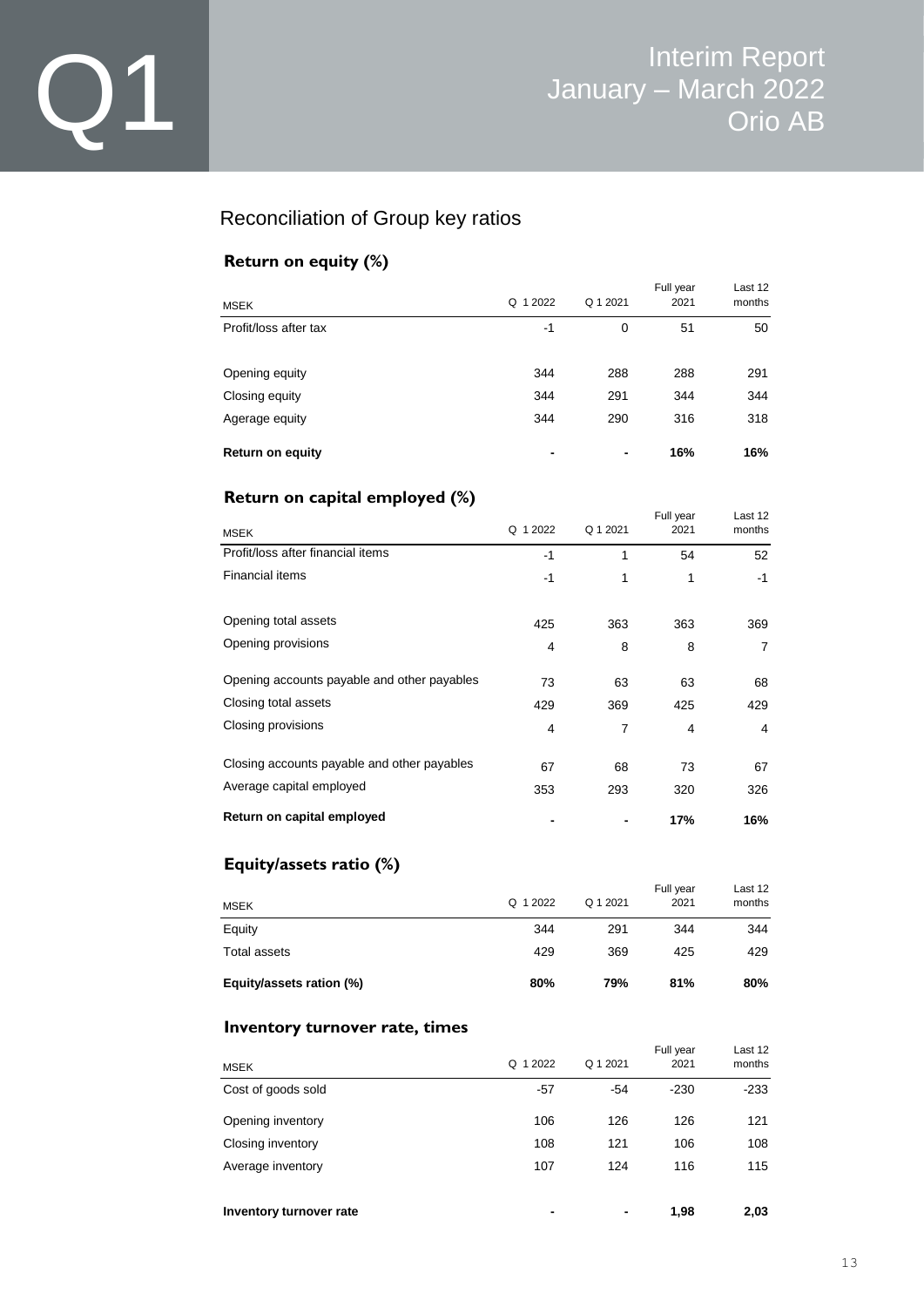### Parent company's income statement

| <b>MSEK</b>                         | Q 1 2022 | Q 1 2021       | Full year<br>2021 | Last 12<br>months |
|-------------------------------------|----------|----------------|-------------------|-------------------|
| Net sales                           | 73       | 70             | 293               | 296               |
| Costs of goods sold                 | -48      | $-47$          | $-201$            | $-202$            |
| <b>Gross profit</b>                 | 25       | 23             | 92                | 94                |
| Sales costs                         | $-16$    | $-17$          | $-63$             | $-62$             |
| Administration costs                | $-11$    | -9             | $-36$             | $-38$             |
|                                     |          | $\blacksquare$ |                   | ۰                 |
| Other operating income and expenses | 0        | 1              | 1                 | 0                 |
| Items affecting comparability       |          |                | 46                | 46                |
| <b>Operating profit/loss</b>        | $-2$     | $-2$           | 40                | 40                |
| <b>Financial items</b>              | 0        | 1              | 20                | 19                |
| <b>Result after financial items</b> | $-2$     | $-1$           | 60                | 59                |
| Change in untaxed reserves          |          |                | 1                 | 1                 |
| Income tax expense                  | $-1$     | 0              | $-2$              | -3                |
| Result for the period               | $-3$     | -1             | 59                | 57                |
| Comprehensive result for the period | -3       | -1             | 59                | 57                |

There are no other items that must be reported in comprehensive income. This means that the profit the year coincides with this year's comprehensive result.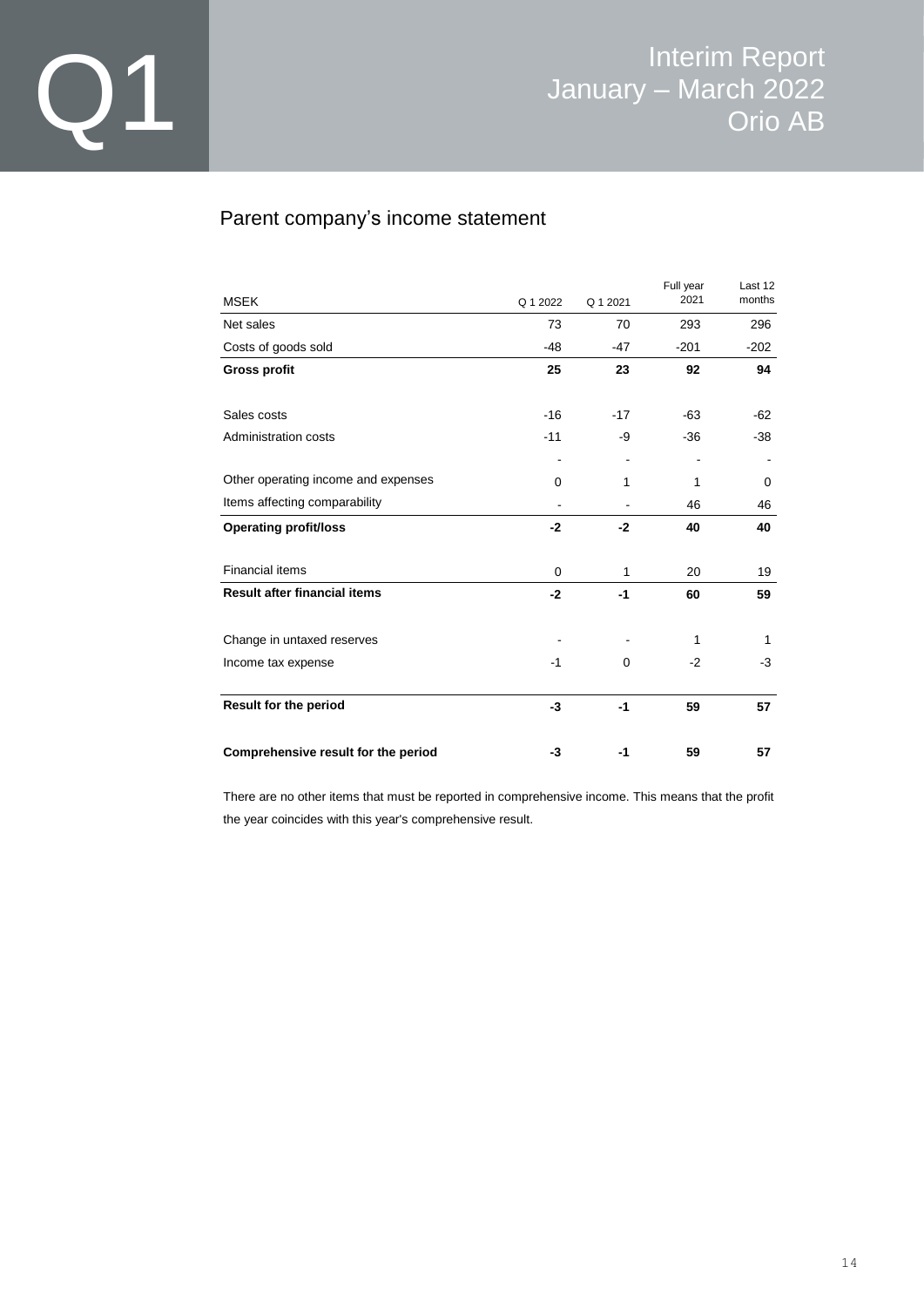### Parent company's balance sheet

| <b>MSEK</b>                         | 2022-03-31 | 2021-03-31 | 2021-12-31 |
|-------------------------------------|------------|------------|------------|
| ASSETS                              |            |            |            |
| Intangible non-current assets       | 6          | 10         | 6          |
| Tangible non-current assets         | 3          | 2          | 4          |
| Participation in group companies    | 26         | 26         | 26         |
| Investments in associates           | 4          |            | 4          |
| Deferred tax receivables            | 22         | 24         | 22         |
| Other non-current receivables       | $\Omega$   | 0          | 0          |
| Total non-current assets            | 61         | 62         | 62         |
| Inventories                         | 86         | 100        | 86         |
| Accounts receivable                 | 22         | 19         | 19         |
| Receivables from group companies    | 32         | 36         | 33         |
| Current tax receivables             | 0          | 3          | 0          |
| Other current receivables           | 53         | 2          | 57         |
| Prepaid expense and accrued income  | 13         | 6          | 13         |
| Cash and bank                       | 126        | 99         | 124        |
| <b>Total current assets</b>         | 332        | 265        | 332        |
| <b>TOTAL ASSETS</b>                 | 393        | 327        | 394        |
| <b>EQUITY AND LIABILITIES</b>       |            |            |            |
| <b>Equity</b>                       | 326        | 269        | 329        |
| Untaxed reserves                    | 1          | 1          | 1          |
| Provisions                          | 3          | 5          | 4          |
| Accounts payable                    | 28         | 20         | 23         |
| Liabilities to group companies      | 1          | 1          | 1          |
| Other current liabilities           | 8          | 2          | 8          |
| Accrued expence and prepaid income  | 26         | 29         | 28         |
| <b>TOTAL EQUITY AND LIABILITIES</b> | 393        | 327        | 394        |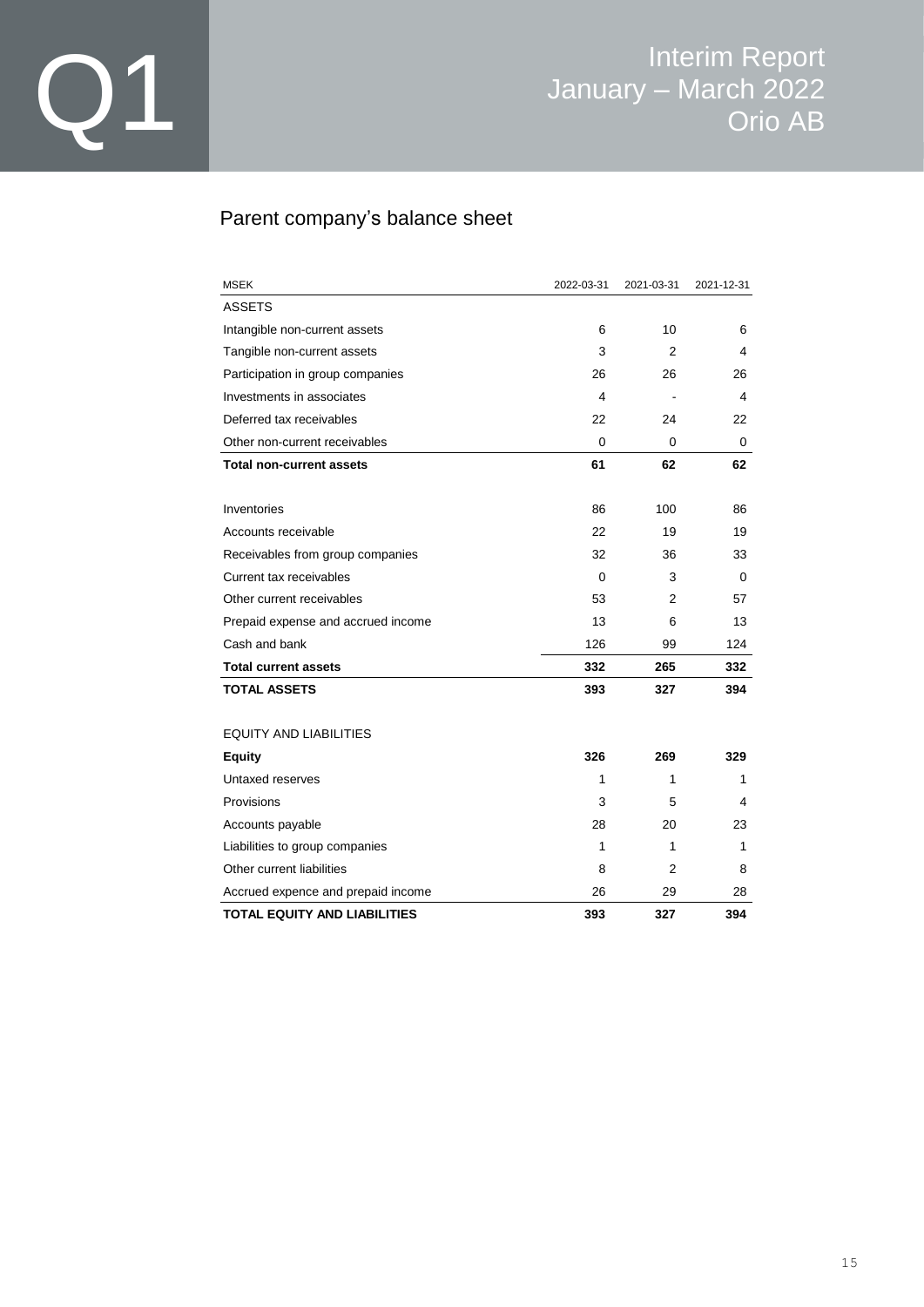### Parent company's report on changes in equity

|                              |                | Additional paid<br>in capital | Reserves | Retaind<br>earnings | Total equity |
|------------------------------|----------------|-------------------------------|----------|---------------------|--------------|
| <b>MSEK</b>                  | Share capital* |                               |          |                     |              |
| Balance at 01-01-2021        | 0,2            | 0,0                           | 369,7    | $-100,5$            | 269,4        |
| Result for the period        |                |                               |          | $-0.8$              | $-0,8$       |
| Dividend to shareholder      |                |                               |          |                     |              |
| <b>Balance at 31-03-2021</b> | 0,2            | 0,0                           | 369,7    | $-101,3$            | 268,6        |
| Balance at 01-01-2021        | 0,2            | 0,0                           | 369,7    | $-100,5$            | 269,4        |
| Result for the period        |                |                               |          | 59,3                | 59,3         |
| Dividend to shareholder      |                |                               |          |                     |              |
| <b>Balance at 31-12-2021</b> | 0,2            | 0,0                           | 369,7    | -41,2               | 328,7        |
| Balance at 01-01-2022        | 0,2            | 0,0                           | 369,7    | $-41,2$             | 328,7        |
| Result for the period        |                |                               |          | $-2,6$              | $-2,6$       |
| Dividend to shareholder      |                |                               |          |                     |              |
| <b>Balance at 31-03-2022</b> | 0,2            | 0,0                           | 369,7    | $-43,8$             | 326,1        |

\* Number of shares is 200.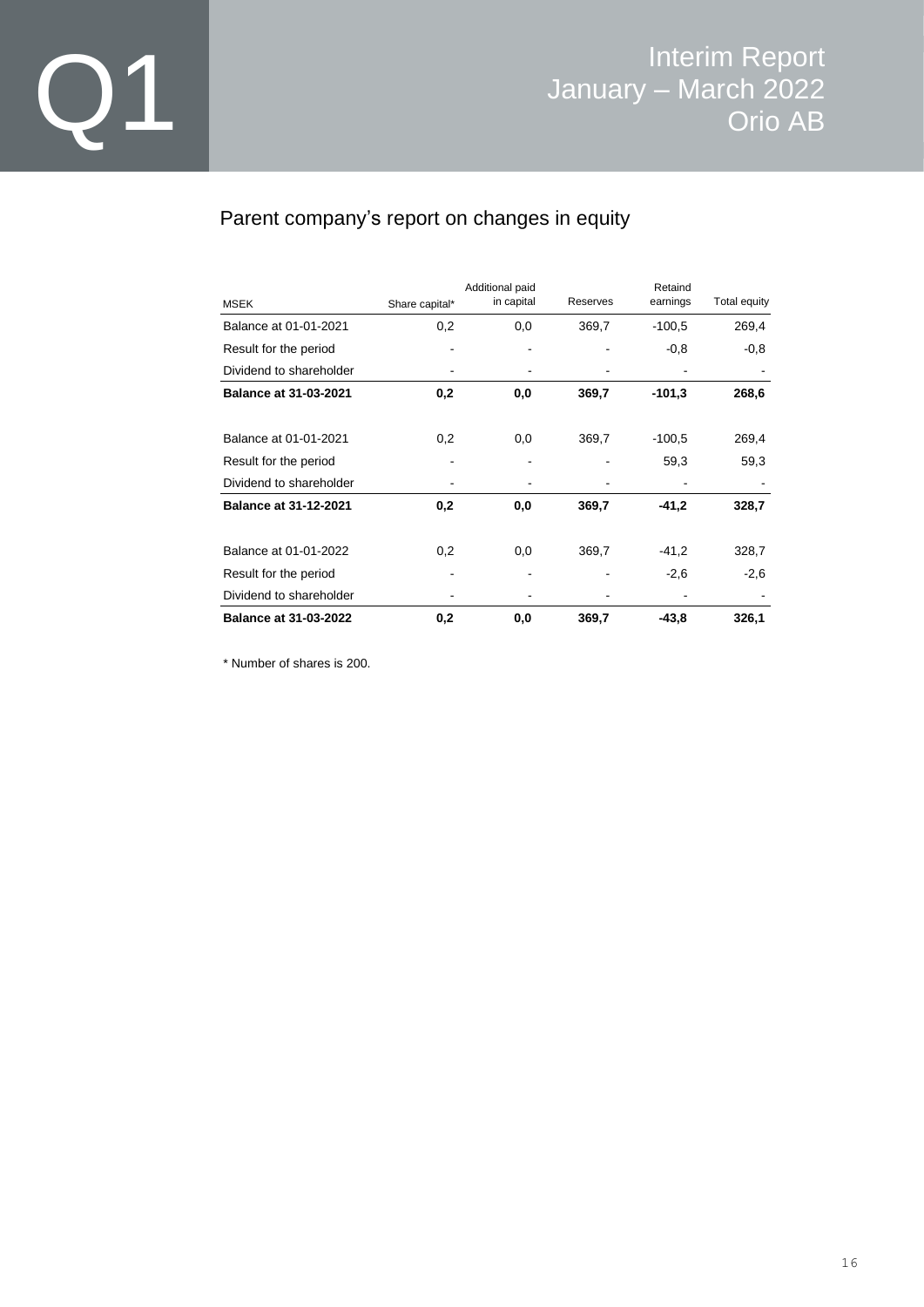### Parent company's cash flow statement

| <b>MSEK</b>                                             | Q 1 2022       | Q 1 2021 | Full year 2021 |
|---------------------------------------------------------|----------------|----------|----------------|
|                                                         |                |          |                |
| Result after financial items                            | $-2$           | -1       | 60             |
| Non-cash items, etc.                                    | 1              | 0        | -46            |
| Change in provisions                                    | 0              | $-1$     | $-2$           |
| Income tax paid                                         | 0              | 0        | 2              |
| Cash flow from operating activities before change in    |                |          |                |
| working capital                                         | -1             | -2       | 14             |
| Change in inventories                                   | 0              | 6        | 23             |
| Change in current receivables                           | $\overline{2}$ | -7       | -16            |
| Change in current liabilities                           | 1              | 0        | 4              |
| Cash flow from operating activities                     | $\mathbf{2}$   | -3       | 25             |
|                                                         |                |          |                |
| <b>INVESTING ACTIVITIES</b>                             |                |          |                |
| Investments in intangible non-current assets            | 0              | -1       | 0              |
| Investments in tangible non-current assets              | 0              | 0        | -1             |
| Change in other non-current receivables and investments |                |          | -4             |
| Cash flow from investing activities                     | 0              | -1       | -5             |
|                                                         |                |          |                |
| <b>FINANCING ACTIVITIES</b>                             |                |          |                |
| Dividend to shareholder                                 |                |          |                |
| Cash flow from financing activities                     |                |          |                |
| CASH FLOW FOR THE PERIOD                                | $\mathbf{2}$   | -4       | 20             |
| Liquid assets at beginning of the period                | 124            | 102      | 102            |
| Currency exchange effect in liquid assets               | 0              | 1        | 2              |
| Liquid assets at end of period                          | 126            | 99       | 124            |